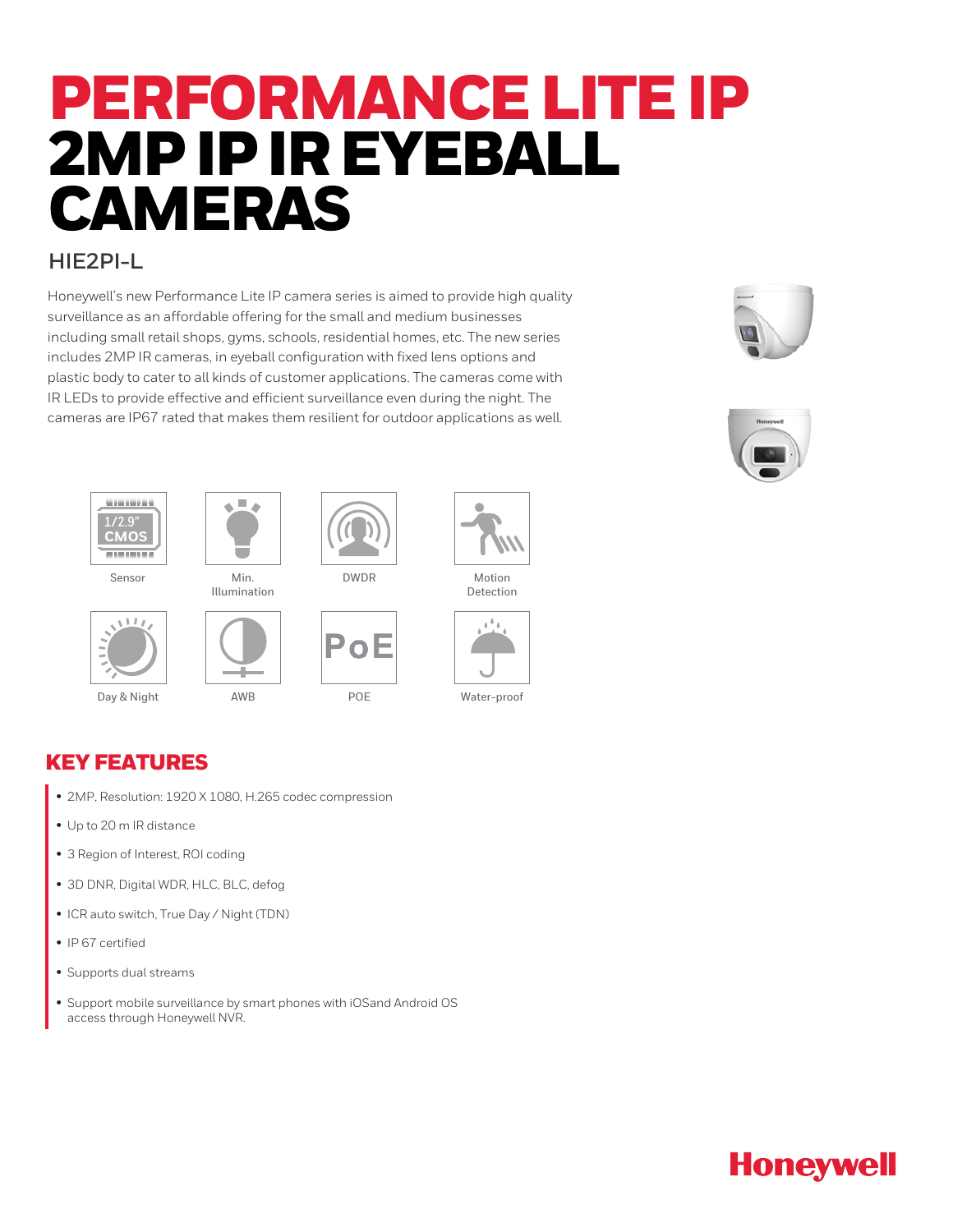## **PERFORMANCE LITE IP SD CAMERAS 2MP IP IR BULLET CAMERA**

### SPECIFICATIONS

| <b>CAMERA</b>            | HIE2PI-L                                                                         |
|--------------------------|----------------------------------------------------------------------------------|
| Image Sensor             | 1/3.2"CMOS                                                                       |
| Number of Pixels (H x V) | 1920 x 1080                                                                      |
| Electronic Shutter       | $1/25s \sim 1/100000s$                                                           |
| Iris                     | Fixed Iris                                                                       |
| Min Illumination         | 0.012lux @F1.2, AGC ON; 0 lux with IR<br>0.046 lux @ F2.0, AGC ON; 0 lux with IR |
| Lens                     | 3.6 mm @F2.0, (fixed lens), horizontal field of<br>view: 75.8°                   |
| Day & Night              | <b>TDN</b>                                                                       |
| Wide Dynamic Range       | Digital WDR                                                                      |
| Angle Adjustment         | Pan: 0°~360°; Tilt:0°~75°; Rotation: 0°~360°                                     |

| <b>IMAGE</b>      |                                                                                                                                             |
|-------------------|---------------------------------------------------------------------------------------------------------------------------------------------|
| Video Compression | H.265/H.264/MJPEG                                                                                                                           |
| Resolution        | 1080P (1920 × 1080), 720P (1280 × 720), D1, 480 × 240, CIF                                                                                  |
| Number of Streams | 2 (Main Stream, SubStream)                                                                                                                  |
| Frame Rate        | Main Stream: 60Hz:1080P/720P(1~30fps);50Hz: 1080P/720P(1~25fps)<br>Sub Stream:60Hz: D1/CIF/480×240(1~30fps); 50HZ: D1/CIF/480×240 (1~25fps) |
| <b>Bit Rate</b>   | 64 Kbps ~ 6 Mbps                                                                                                                            |
| Fncode Mode       | VBR/CBR                                                                                                                                     |
| Image Settings    | ROI, Saturation, Brightness, Chroma, Contrast, Wide Dynamic, Sharpen, NR, etc.<br>adjustable through client software or web browser         |
| ROI               | 3. Each ROI to be configured separately                                                                                                     |

| <b>INTERFACES</b>  |                                                                                                |
|--------------------|------------------------------------------------------------------------------------------------|
| Network            | RJ45                                                                                           |
|                    |                                                                                                |
| <b>FUNCTIONS</b>   |                                                                                                |
| Remote Monitoring  | Web browsing, CMS remote control                                                               |
| Online Connection  | Support simultaneous monitoring for up to 3 users; Support multi-stream real time transmission |
| Network Protocol   | UDP, DHCP, NTP, RTSP, PPPoE, DDNS, SMTP, FTP, 802.1x, UPnP, HTTP, HTTPs, QoS, IPv4, IPv6       |
| Interface Protocol | ONVIF                                                                                          |
| Motion Alarm       | Supported                                                                                      |
| <b>IR Distance</b> | $10 - 20m$                                                                                     |
| IP Rating          | <b>IP67</b>                                                                                    |